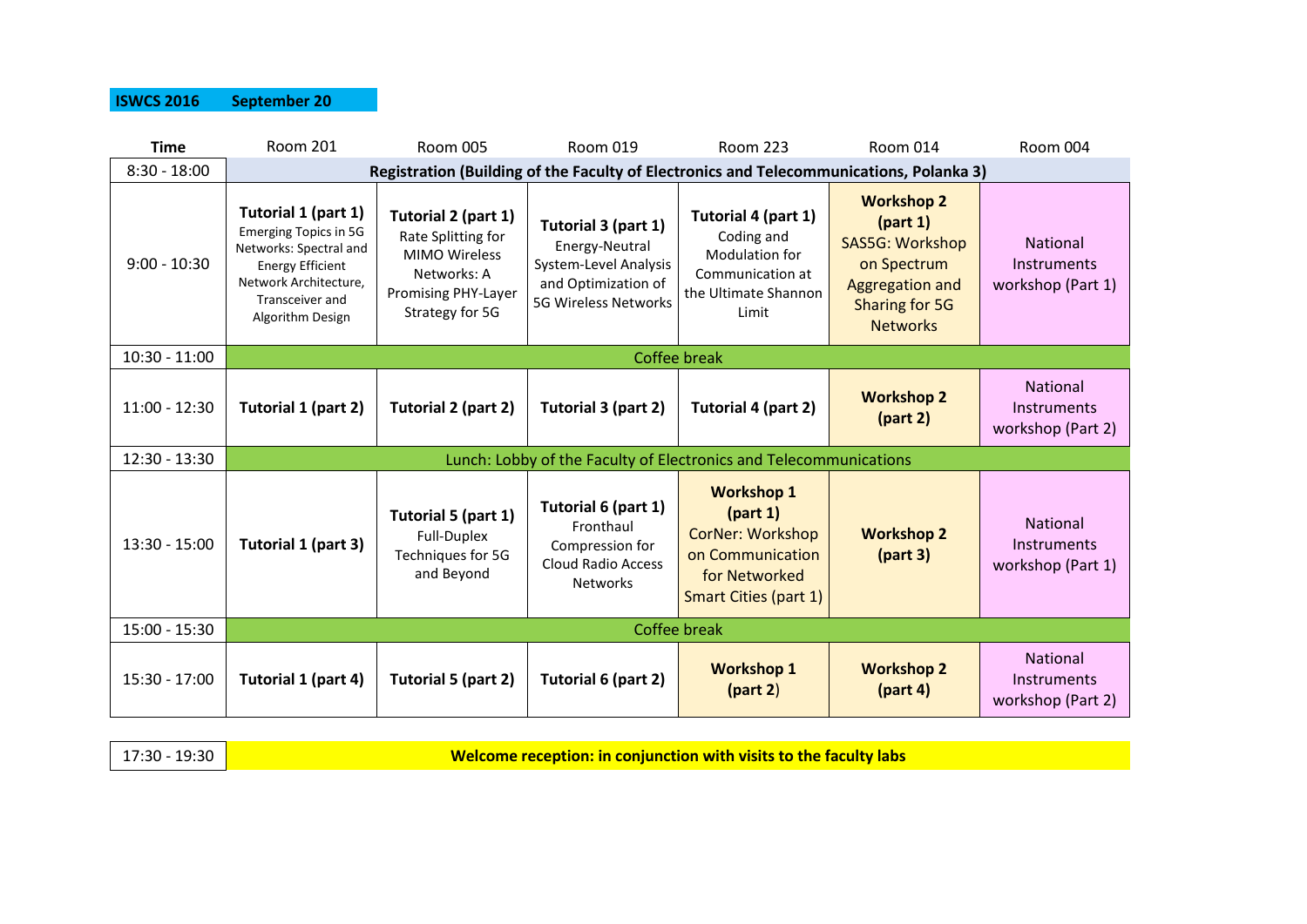#### **ISWCS 2016 September 21**

**Time**

| $8:00 - 18:00$  | Registration (Poznań University of Technology Lecturing & Conference Center, Piotrowo 2) |                                                                                                                                                  |                                                                         |                                                                                |                              |
|-----------------|------------------------------------------------------------------------------------------|--------------------------------------------------------------------------------------------------------------------------------------------------|-------------------------------------------------------------------------|--------------------------------------------------------------------------------|------------------------------|
| $9:00 - 9:45$   | <b>Opening ceremony (C-7)</b>                                                            |                                                                                                                                                  |                                                                         |                                                                                |                              |
| $9:45 - 11:15$  | <b>Plenary Session I (C-7):</b>                                                          | Prof. Adam Wolisz, TU<br>Berlin/University of<br><b>Berkeley</b>                                                                                 | Dr. Patrick Marsch,<br>Nokia Bell Labs, Poland                          |                                                                                |                              |
| $11:15 - 11:45$ | Coffee break (Room 53)                                                                   |                                                                                                                                                  |                                                                         |                                                                                |                              |
| $11:45 - 13:15$ | Session 1<br>MIMO Systems<br>$(C-7)$                                                     | Session 2<br>New Waveforms (1)<br>$(C-12)$                                                                                                       | Session 3<br><b>Network and Channel</b><br>Coding<br>$(C-13)$           | Session 4<br>Multiple Access and<br><b>Resource Allocation</b><br>$(C-6)$      | Demos and Exhibitions (Hall) |
| 13:15:14:30     | Lunch Room 53 (Room 53)                                                                  |                                                                                                                                                  |                                                                         |                                                                                |                              |
| $14:30 - 16:00$ | Session 5<br>mmWave<br>Communications<br>$(C-7)$                                         | <b>Special Session 1</b><br><b>PAPR Reduction and</b><br>Power Amplifier<br>Linearization for Energy<br><b>Efficient 5G Networks</b><br>$(C-12)$ | <b>Special Session 2</b><br>Non-Orthogonal Access<br>for 5G<br>$(C-13)$ | Session 6<br><b>Wireles Power Transfer</b><br>and Energy Harvesting<br>$(C-6)$ |                              |
| $16:00 - 16:30$ | Coffee break (Room 53)                                                                   |                                                                                                                                                  |                                                                         |                                                                                |                              |
| $16:30 - 17:30$ | Industrial session 1 (C-7):                                                              | <b>Nokia</b>                                                                                                                                     | Huawei                                                                  |                                                                                |                              |

19:30 - 22:00 **Poznań: The city of music** Concert and reception at Academy of Music Concert Hall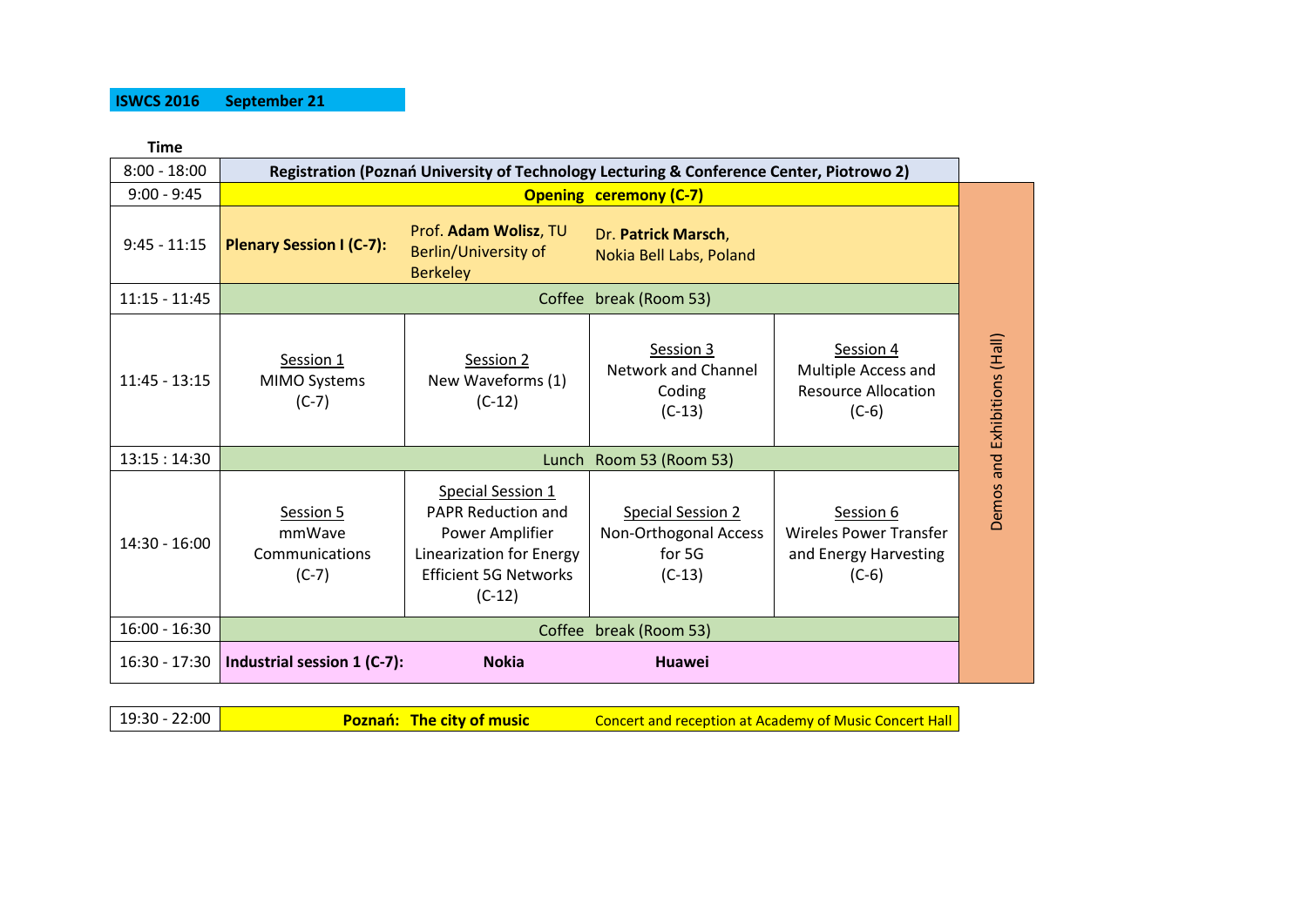| <b>ISWCS 2016</b> | <b>September 22</b>                                                                                                                                                                                                                                                                                                                             |                                                           |                                                                                                         |                                                                                                                  |                              |
|-------------------|-------------------------------------------------------------------------------------------------------------------------------------------------------------------------------------------------------------------------------------------------------------------------------------------------------------------------------------------------|-----------------------------------------------------------|---------------------------------------------------------------------------------------------------------|------------------------------------------------------------------------------------------------------------------|------------------------------|
| <b>Time</b>       |                                                                                                                                                                                                                                                                                                                                                 |                                                           |                                                                                                         |                                                                                                                  |                              |
| $8:00 - 18:00$    | Registration (Poznań University of Technology Lecturing & Conference Center, Piotrowo 2)                                                                                                                                                                                                                                                        |                                                           |                                                                                                         |                                                                                                                  |                              |
| $9:00 - 10:30$    | Session 7<br><b>Full Duplex</b><br>Communications<br>$(C-7)$                                                                                                                                                                                                                                                                                    | Session 8<br><b>New Modulation</b><br>Schemes<br>$(C-12)$ | <b>Special Session 3</b><br>Techniques and<br><b>Technologies for Smart</b><br>Environments<br>$(C-13)$ | Session 9<br><b>Traffic Management in</b><br><b>Future Networks</b><br>$(C-6)$                                   |                              |
| $10:30 - 11:00$   |                                                                                                                                                                                                                                                                                                                                                 |                                                           | Coffee break (Room 53)                                                                                  |                                                                                                                  |                              |
| $11:00 - 12:30$   | <b>Plenary 2 (C-7):</b>                                                                                                                                                                                                                                                                                                                         | Prof. Ruediger Urbanke,<br><b>EPFL, Switzerland</b>       | Prof. Erik Stroem,<br><b>Chalmers University,</b><br>Sweden                                             |                                                                                                                  | Demos and Exhibitions (Hall) |
| $12:30 - 13:45$   | Lunch<br>(Room 53)                                                                                                                                                                                                                                                                                                                              |                                                           |                                                                                                         |                                                                                                                  |                              |
| $13:45 - 15:15$   | 5G Design: From Radio to Architecture" led by the 5G-PPP representative,<br>Dr. Werner Mohr from NOKIA.<br><b>Panel (C-7):</b><br>Panelists: 5G NORMA panelist, Markus Breitbach, Deutsche Telekom; 5G<br>XHaul panelist, Jesus Gutierrez Teran, IHP; FANTASTIC 5G Panelist, Thorsten<br>Wild, Nokia; mmMAGIC Panelist, Maziar Nekovee, Samsung |                                                           |                                                                                                         |                                                                                                                  |                              |
| $15:15 - 15:45$   | Coffee break (Room 53)                                                                                                                                                                                                                                                                                                                          |                                                           |                                                                                                         |                                                                                                                  |                              |
| $15:45 - 17:15$   | Session 10<br>Wireless<br>Communications in<br>Transportations<br>$(C-7)$                                                                                                                                                                                                                                                                       | Session 11<br>New Waveforms (2)<br>$(C-12)$               | Special Session 4<br>Low Power Design<br>Techniques for<br><b>Embedded Systems</b><br>$(C-13)$          | <b>Special Session 5</b><br><b>Trade-offs of Green</b><br>Networking - From The<br>Access to the Core<br>$(C-6)$ |                              |
| $17:15 - 17:30$   | Short break                                                                                                                                                                                                                                                                                                                                     |                                                           |                                                                                                         |                                                                                                                  |                              |
| 17:30 - 18:30     | Industrial session 2 (C-7):                                                                                                                                                                                                                                                                                                                     | <b>Systemics PAB</b>                                      | <b>INEA</b>                                                                                             |                                                                                                                  |                              |
| $20:00 - 23:00$   | <b>Gala dinner with best paper awards</b>                                                                                                                                                                                                                                                                                                       |                                                           |                                                                                                         |                                                                                                                  |                              |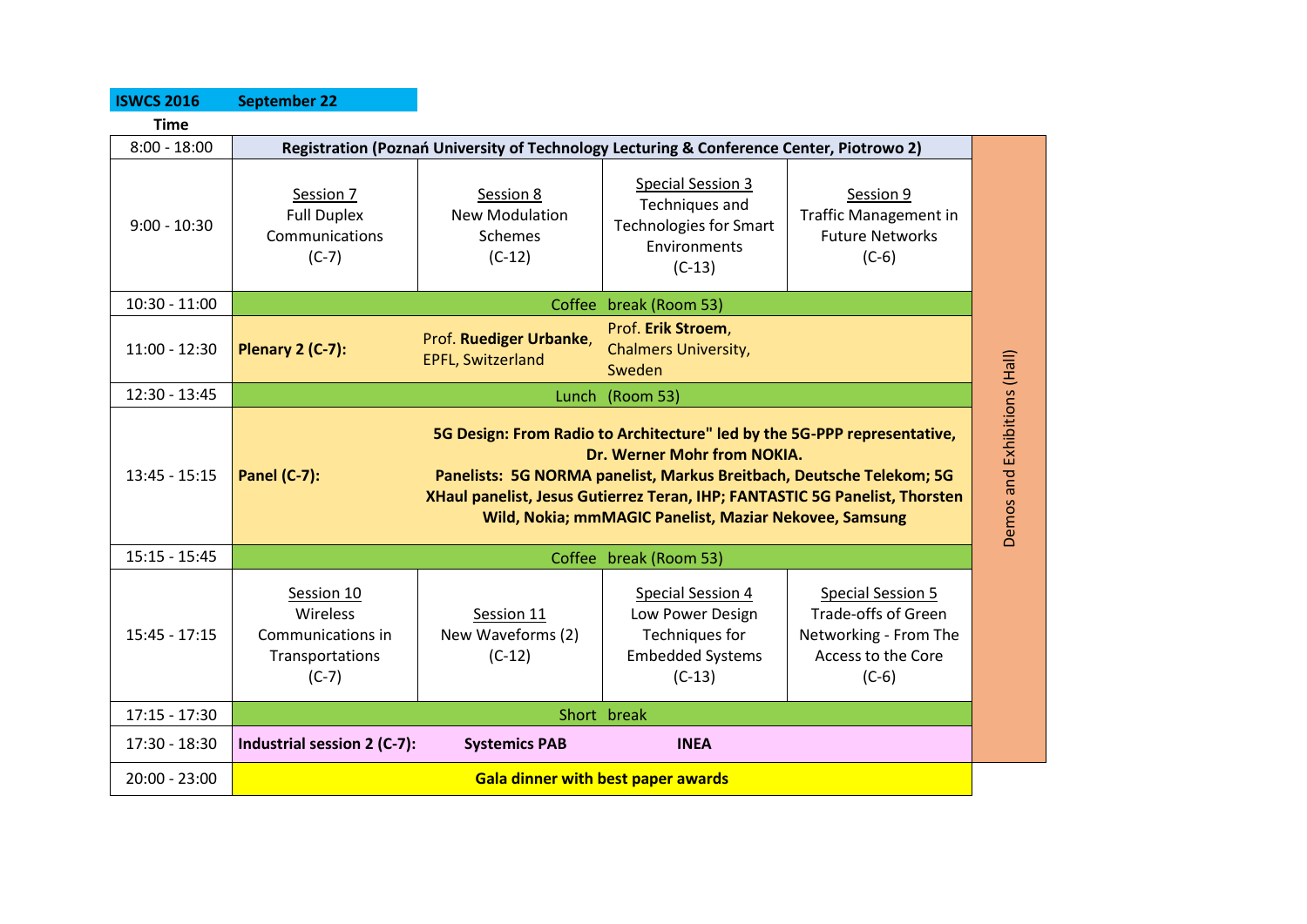#### **ISWCS 2016 September 23**

| <b>Time</b>     |                                                                                          |                                                                                   |                                                                                 |                                                                         |                              |
|-----------------|------------------------------------------------------------------------------------------|-----------------------------------------------------------------------------------|---------------------------------------------------------------------------------|-------------------------------------------------------------------------|------------------------------|
| 8:00-15.30      | Registration (Poznań University of Technology Lecturing & Conference Center, Piotrowo 2) |                                                                                   |                                                                                 |                                                                         |                              |
| $9:00 - 10:30$  | Session 12<br>WiFi Technology<br>$(C-7)$                                                 | Session 13<br>Wireless Network Design<br>and Optimization<br>$(C-12)$             | Session 14<br>Ad-hoc and Sensor<br><b>Networks</b><br>$(C-13)$                  | Special Session 6<br>New Methods for<br><b>Wireless LANs</b><br>$(C-6)$ |                              |
| $10:30 - 11:00$ | break (Room 53)<br>Coffee                                                                |                                                                                   |                                                                                 |                                                                         |                              |
| $11:00 - 12:30$ | Plenary 3 (C-7):                                                                         | Prof. Andrea Goldsmith,<br><b>Stanford University, USA</b>                        | Prof. Alexander<br>Wygliński, Worcester<br>Polytechnic Institute,<br><b>USA</b> |                                                                         | Demos and Exhibitions (Hall) |
| $12:30 - 13:45$ | Room 53 (Room 53)<br>Lunch                                                               |                                                                                   |                                                                                 |                                                                         |                              |
| $13:45 - 15:15$ | Session 15<br>Relay Issues<br>$(C-7)$                                                    | Session 16<br>Channel Equalization,<br><b>Prediction and Tracking</b><br>$(C-12)$ | Session 17<br>Antennas, Radars and<br>Propagation<br>$(C-13)$                   | Session 18<br><b>Traffic and Protocols</b><br>$(C-6)$                   |                              |
| $15:15 - 15:30$ | Closing ISWCS 2016                                                                       |                                                                                   |                                                                                 |                                                                         |                              |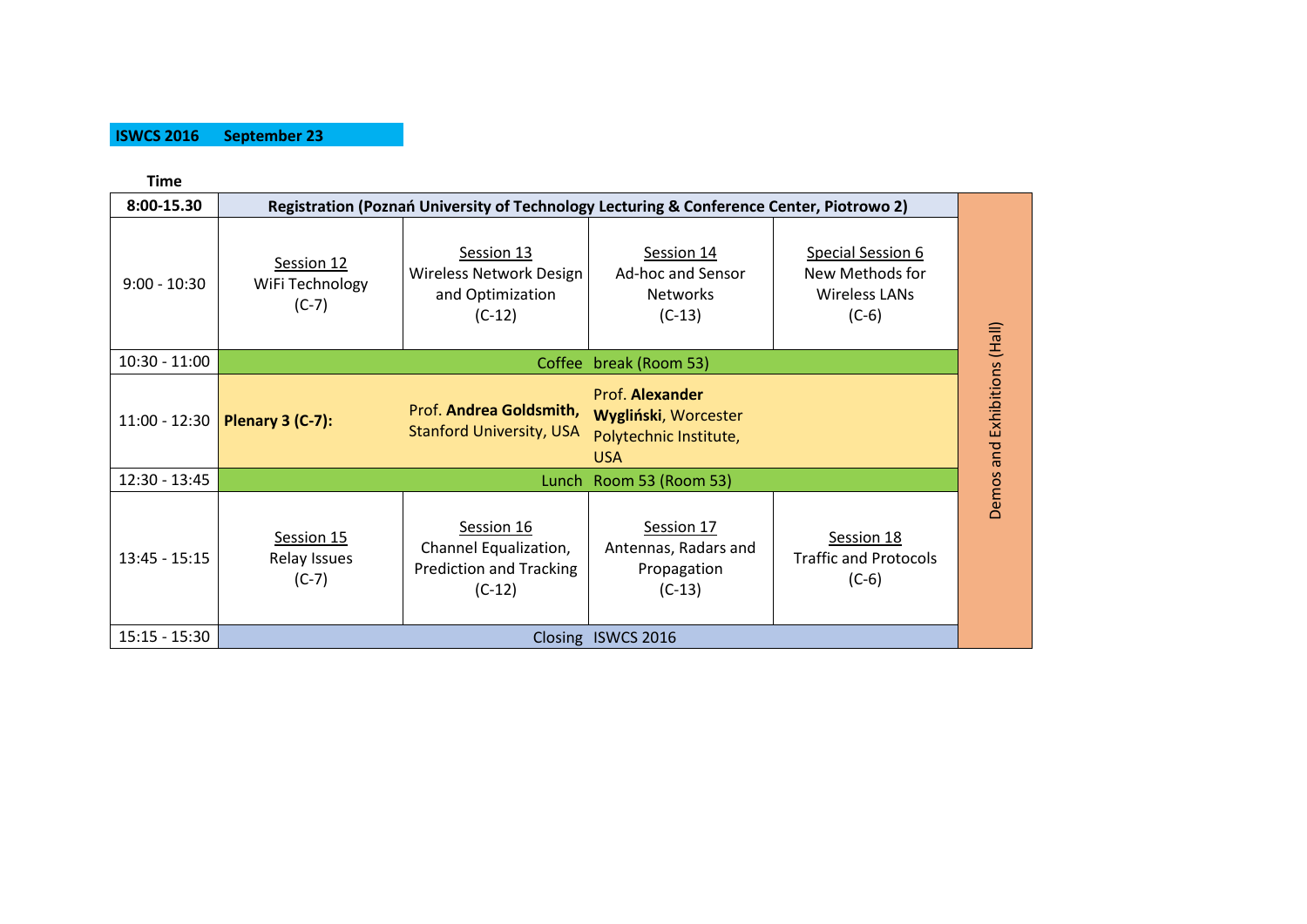# Wednesday, September 21st, 2016

# Session 1 (11:45-13:15): MIMO Systems

- 1. *A large system analysis of weighted sum rate maximization of single stream MIMO interference broadcast channels under linear precoding* Wassim Tabikh and Dirk Slock (EURECOM, France); Yi Yuan-Wu (Orange Labs, France)
- 2. *Comparison between a Hybrid Digital and Analog Beamforming System and a Fully Digital Massive MIMO System with Adaptive Beamsteering Receivers* Antoine Rozé (Bcom, France); Matthieu Crussière (IETR - Electronics and Telecommunications Research Institute of Rennes (IETR) & amp; INSA - National Institute of Applied Sciences, France); Maryline Hélard (INSA Rennes & amp; IETR Institute of Electronics and Telecommunications of Rennes, France); Charlotte Langlais (Telecom Bretagne, France)
- 3. *Achieving the optimal DoF with delayed and imperfect CSIT for the 3x2 X-Channel*

Jaber Kakar (Ruhr-Universitaet Bochum, Germany); Zohaib Awan (RUB, Germany); Aydin Sezgin (RUB & Digital Communication Systems, Germany)

4. *Time Reversal with Post-Equalization for OFDM without CP in Massive MIMO*

Arman Farhang (CONNECT, Trinity College Dublin, Ireland); Amir Aminjavaheri and Ahmad RezazadehReyhani (University of Utah, USA); Linda Doyle (Trinity College Dublin, Ireland); Behrouz Farhang-Boroujeny (University of Utah, USA)

5. *Exploiting MIMO Vertical Diversity in a 3D Vehicular Environment*

Jayashree Thota (University of Bristol, United Kingdom); Reham Almesaeed (University of Bristol, United Kingdom); Angela Doufexi, Simon Armour and Andrew Nix (University of Bristol, United Kingdom)

# Session 2 (11:45-13:15): New Waveforms (1)

1. *Blind Equalization using Constant Modulus Algorithm Adapted to OFDM/OQAM Modulation*

Faouzi Bader (CentraleSupélec, France); Vincent Savaux (B-COM, France); Malek Naoues (Edison Ways, France)

2. *Output SNR Analysis and Detection Criteria for Optimum DCT-Based Multicarrier System*

Chang He and Lei Zhang (University of Surrey, United Kingdom); Juquan Mao (University of Surrey & London Southbank University, United Kingdom); Aijun Cao (ZTE Wistron Telecom AB, Sweden); Pei Xiao and Muhammad Ali Imran (University of Surrey, United Kingdom)

3. *On Joint Modulation Design in Two-user Non-orthogonal Multiple Access Channe*

Benjamin Ng and Chan-Tong Lam (Macao Polytechnic Institute, Macao)

4. *Impact of RF transmitter hardware on 5G waveforms: Signal conditionings for UF-OFDM\*

Xin Yu (Nokia, Bell Laboratories, Germany); Thorsten Wild and Frank Schaich (Nokia Bell Labs, Germany)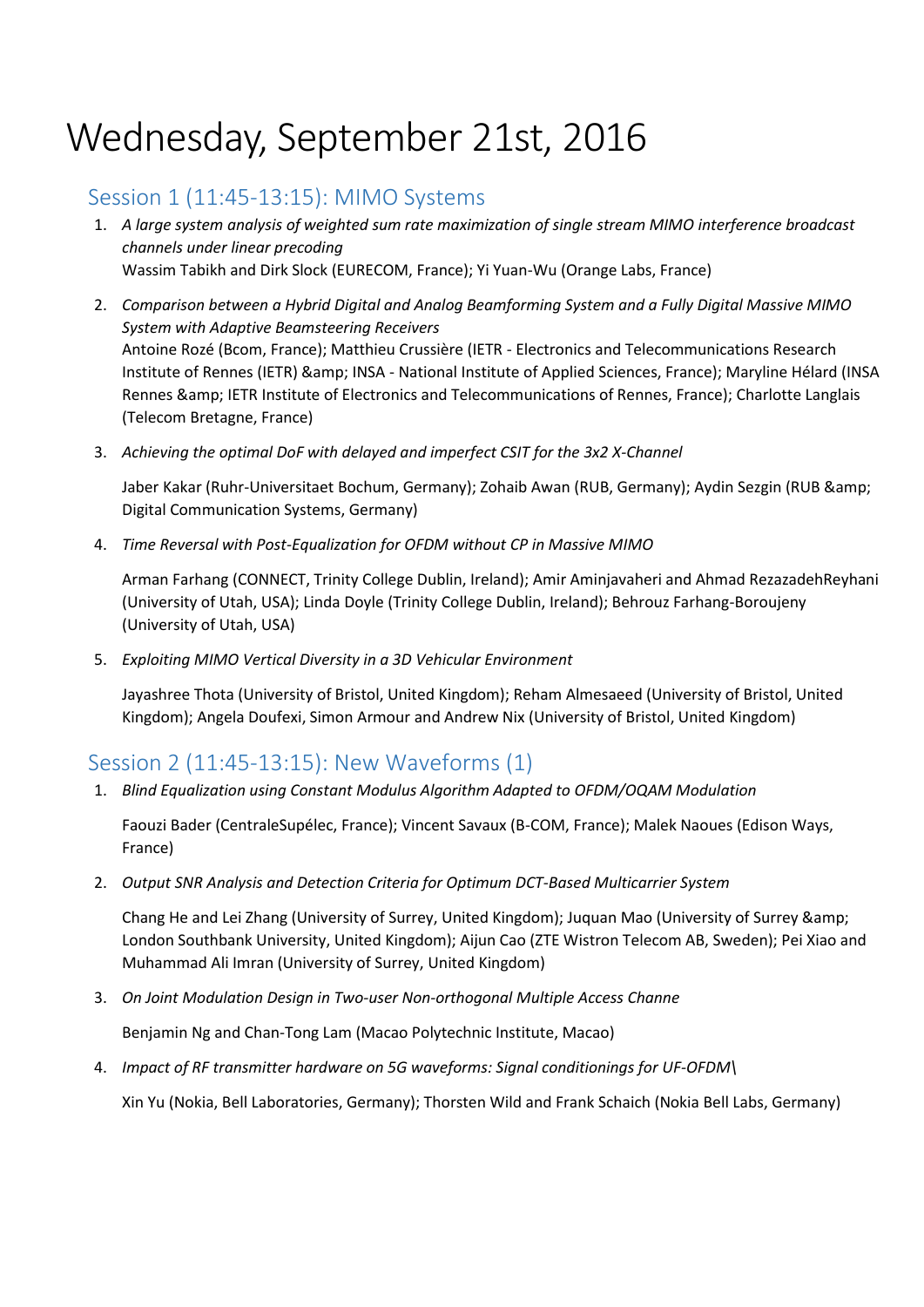# Session 3 (11:45-13:15): Network and Channel Coding

1. *On the Reed-Muller Rule Under Channel Polarization*

Christopher Schnelling and Anke Schmeink (RWTH Aachen University, Germany)

2. *List-Output Priority-First Sequential Decoding for Physical-Layer Network Coding*

Xiaokang Wang (Hongkong University of Science and Technology, Hong Kong); Wai Ho Mow (Hong Kong University of Science and Technology & amp; HKUST, Hong Kong); Yunghsiang Sam Han (National Taiwan University of Science and Technology, Taiwan)

3. *Space-Time Codes Based on Rank-Metric Codes and Their Decoding*

Sven Puchinger, Sebastian Stern, Martin Bossert and Robert F.H. Fischer (Ulm University, Germany)

4. *Polynomial-complexity GLRT-optimal noncoherent PNC*

Maria Gkizeli and George N. Karystinos (Technical University of Crete, Greece)

5. *MMSE Analysis and Soft Demapping for Coded MIMO-OFDM Systems*

Mahmoud Abdullahi and Pei Xiao (University of Surrey, United Kingdom)

# Session 4 (11:45-13:15): Multiple Access and Resource Allocation

1. *Two-Step Resource Allocation for BIC-UFMC Wireless Communications*

Carmine Vitiello and Paolo Del Fiorentino (University of Pisa, Italy); Erica Debels (Ghent University, Belgium); Vincenzo Lottici, Filippo Giannetti and Marco Luise (University of Pisa, Italy); Marc Moeneclaey (Ghent University, Belgium)

2. *Optimized Zone Design for Location-based Resource Allocation in Mobile D2D Underlay Networks*

Mladen Botsov (BMW Group Research and Technology & amp; Technische Universität Berlin, Germany); Slawomir Stanczak (Fraunhofer Heinrich Hertz Institute & amp; Technische Universität Berlin, Germany); Peter Fertl (BMW Group Research and Technology, Germany)

3. *Ultra-Reliable Communications in Failure-Prone Realistic Networks*

Guillermo Pocovi and Mads Lauridsen (Aalborg University, Denmark); Beatriz Soret (Nokia Networks, Denmark); Klaus Pedersen (Nokia - Bell Labs, Denmark); Preben Mogensen (Nokia Siemens Networks, Aalborg, Denmark)

4. *Non-Orthogonal FQAM for Multiple Access in the Uplink of 5G Wireless Networks*

Mohammed Al-Imari (Samsung Electronics R& D Institute UK, United Kingdom); Belkacem Mouhouche (Samsung Electronics Research and Development UK, United Kingdom); Maziar Nekovee (Samsung Electronics, United Kingdom)

5. *Interference Alignment in Heterogeneous Networks with Macro-to-Picocell Offloaded Users*

Micael Bernhardt (Universidad Nacional del Sur & amp: Universidad Nacional de Misiones, Argentina); Fernando Gregorio and Juan E. Cousseau (Universidad Nacional del Sur, Argentina); Taneli Riihonen and Risto Wichman (Aalto University School of Electrical Engineering, Finland)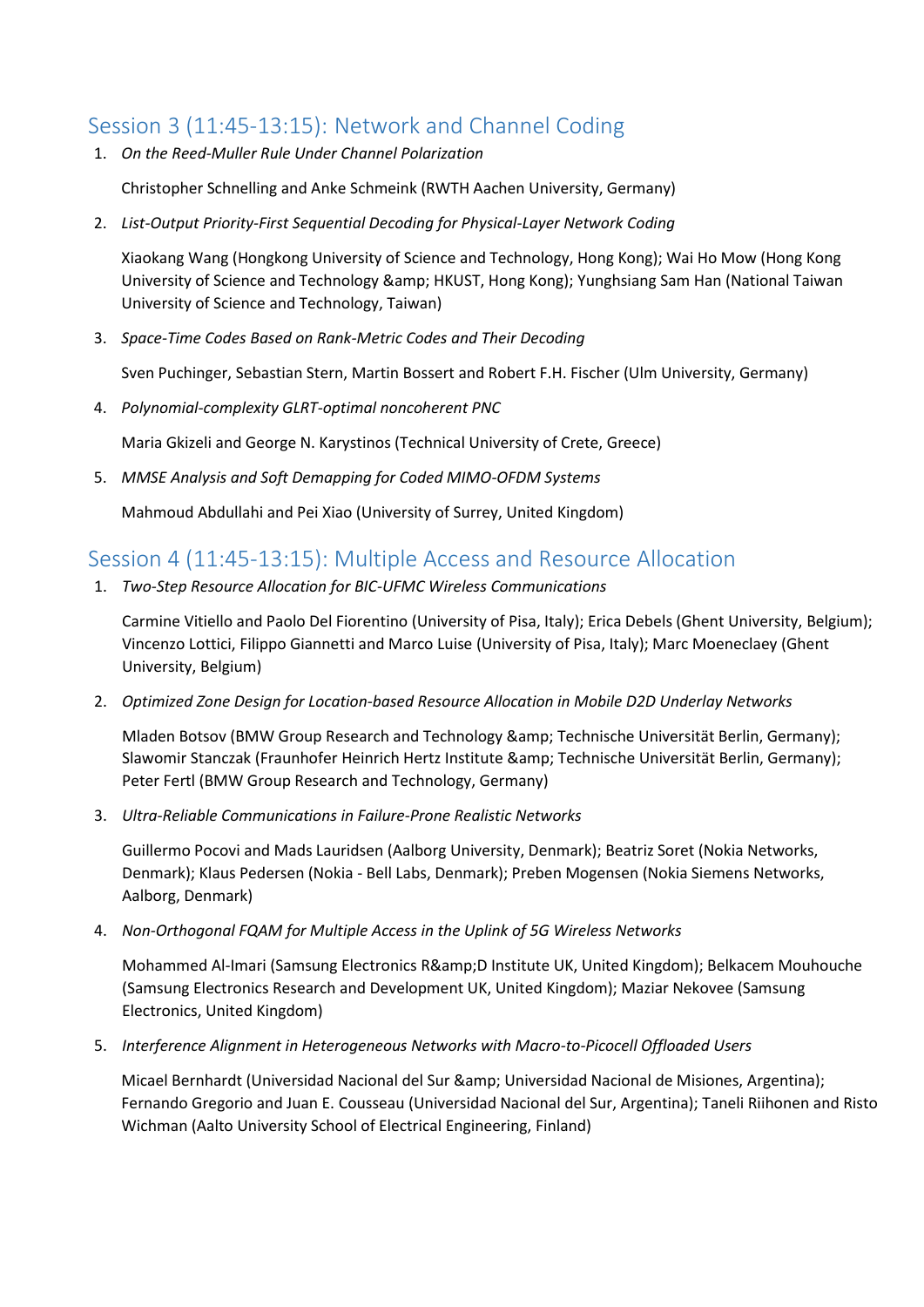## Session 5 (14:30-16:00): mmWave Communications

1. *Full Rank Spatial Channel Estimation at Millimeter Wave Systems*

Hsiao-Lan Chiang (Technical University of Dresden, Germany); Wolfgang Rave (Dresden University of Technology, Germany); Tobias Kadur (Techinische Universitat Dresden, Germany); Gerhard Fettweis (Technische Universität Dresden, Germany)

2. *Channel Estimation in Millimeter Wave MIMO Systems: Sparsity Enhancement via Reweighting*

Samip Malla and Giuseppe Abreu (Jacobs University Bremen, Germany)

3. *Transmit Power Minimization in Multi-User Millimeter Wave Systems*

Samip Malla and Giuseppe Abreu (Jacobs University Bremen, Germany)

4. *Towards 100 Gbps wireless communication: energy efficiency of ARQ, FEC, and RF-frontends*

Lukasz Lopacinski (BTU Cottbus, Germany); Steffen Büchner (Brandenburgische Technische Universität Cottbus-Senftenberg, Germany); Jörg Nolte (BTU Cottbus, Germany); Marcin Brzozowski (IHP, Germany); Rolf Kraemer (IHP Microelectronics, Frankfurt/Oder & amp; BTU-Cottbus, Germany)

# Special Session 1 (14:30-16:00): PAPR Reduction and Power Amplifier Linearization for Energy Efficient 5G Network

1. *Investigation of AM-AM Performance in CMOS Digital Power Amplifiers*

Rui Gomes (FEUP, Portugal); Candido Duarte (INESC TEC & amp; FEUP, Portugal); José Pedro (ITA, Portugal)

2. *PA Linearization of FBMC-OQAM Signals with Overlapped Recursive Error Correcting Predistortion*

S S Krishna Chaitanya Bulusu (Conservatoire National des Arts et Metiers, France); Hmaied Shaiek (CNAM, France); Daniel Roviras (Cnam, France)

3. *Spectral Performances of PAPR Reduced FBMC/OQAM Signals*

Agathe Valette (ETIS, ENSEA, Université Cergy-Pontoise, CNRS & amp; Thales Communications & amp; Security, France); Myriam Ariaudo (ETIS, ENSEA, Université Cergy-Pontoise, CNRS, France); Lounis Zerioul (ETIS/ENSEA/Universite Cergy Pontoise, CNRS, France); Inbar Fijalkow (ETIS / ENSEA - University Cergy-Pontoise - CNRS, France); Sylvain Traverso (Thales Communications, France); Antonio M. Cipriano (Thales Communications and Security, France)

4. *PAPR reduction and digital predistortion for non-contiguous waveforms with well-localized spectrum*

Mahmoud Abdelaziz, Lauri Anttila, Markku K. Renfors and Mikko Valkama (Tampere University of Technology, Finland)

5. *Influence of Filter-bank RF Transceiver Chain Imperfections on Digital Predistortion Performanc*

Tomas Gotthans, Roman Marsalek and Jakub Gotthans (Brno University of Technology, Czech Republic); Geneviève B. Baudoin (ESIEE, France)

## Special Session 2 (14:30-16:00): Non-Orthogonal Access for 5G

1. *Coexistence of Filter Banks and CP-OFDM: What are the Real Gains?*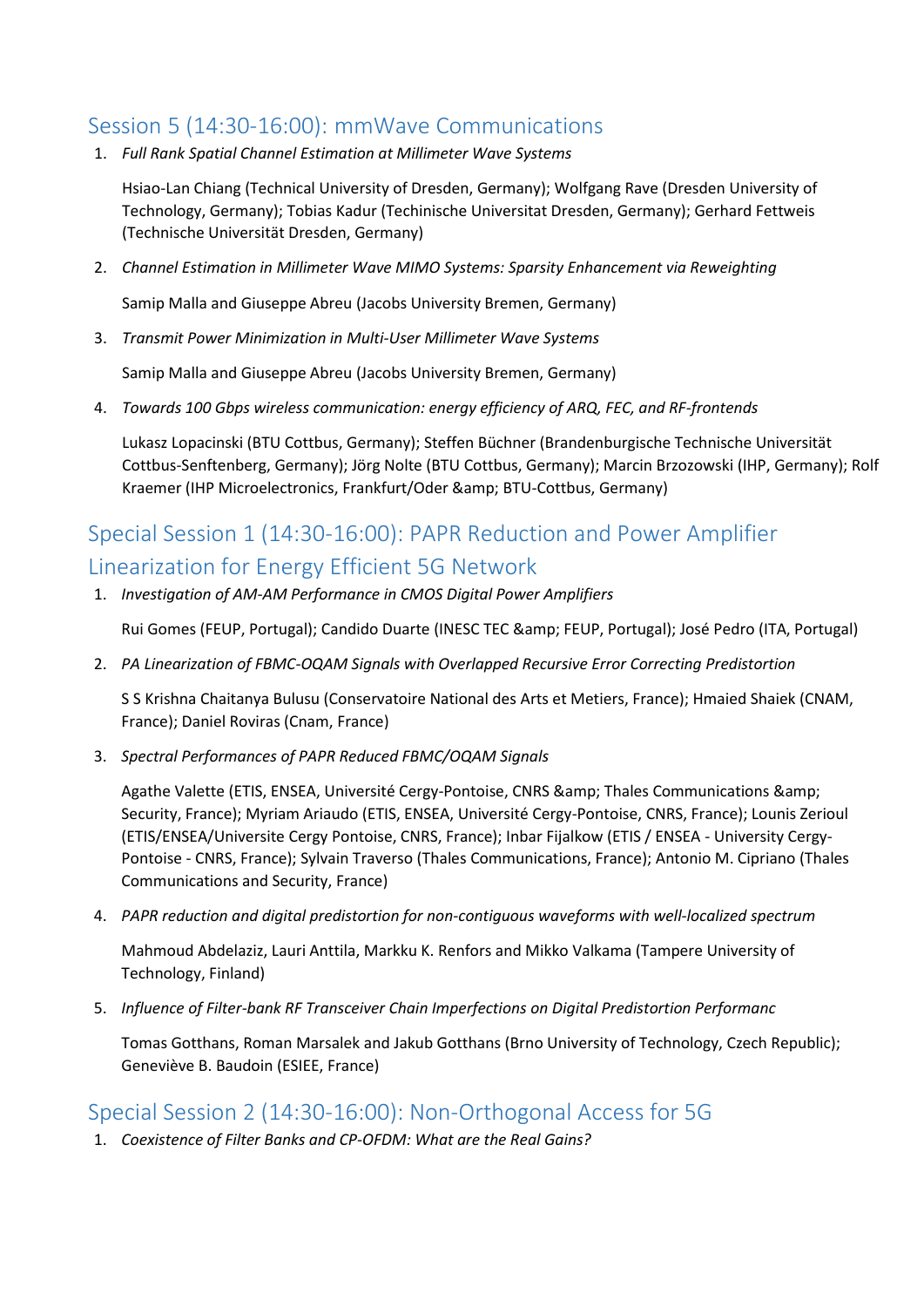Quentin Bodinier (CentraleSupélec/IETR, France); Faouzi Bader (CentraleSupélec, France); Jacques Palicot (CentraleSupélec/IETR, France)

2. *Modulo-lattice Coding for Non-Orthogonal Access*

Meryem Benammar (HUAWEI Technologies France, France); Abdellatif Zaidi (Université Paris-Est Marne La Vallée, France); Jean-Claude Belfiore (Telecom Paristech & amp; Huawei Technologies, France)

3. *On the Number of Users Served in MIMO-NOMA Cellular Networks*

Wonjae Shin (Seoul National University, Korea); Mojtaba Vaezi (Princeton University, USA); Jungwoo Lee (Seoul National University, Korea); H. Vincent Poor (Princeton University, USA)

4. *A Game Theory Approach for User Grouping in Hybrid Non-Orthogonal Multiple Access Systems*

Kaidi Wang, Zhiguo Ding and Wei Liang (Lancaster University, United Kingdom)

5. *On Adaptive Access and Relay Link Resource Allocation for In-band Deployments*

Alexander Sayenko (Samsung Electronics, Finland); Mikhail Zolotukhin and Timo Hämäläinen (University of Jyväskylä, Finland)

## Session 6 (14:30-16:00): Wireless Power Transfer and Energy Harvesting

- 1. *Hybrid Backscatter Communication for Wireless Powered Communication Networks* Sung Hoon Kim (SungKyunKwan University, Korea); Dong In Kim (Sungkyunkwan University (SKKU), Korea)
- 2. *Simultaneous Information and Power Transfer with Transmitters with Hardware Impairments*

Ayca Ozcelikkale, Tomas McKelvey and Mats Viberg (Chalmers University of Technology, Sweden)

3. *Optimization and Analysis of WLAN RF Energy Harvesting System Architecture*

Syeda Munir and Osama Amjad (Ozyegin University, Istanbul, Turkey); Engin Zeydan (Türk Telekom Labs, Turkey); Ali Ozer Ercan (Ozyegin University, Turkey)

4. *Energy-Efficient Algorithm Based on Multi-Dimensional Energy Space for Software-Defined Wireless Sensor Networks*

Liao Wenxing and Wu Muqing (Beijing University of Posts and Telecommunications, P.R. China); Wu Yuewei (Beijing University of Post and Telecommunication, P.R. China)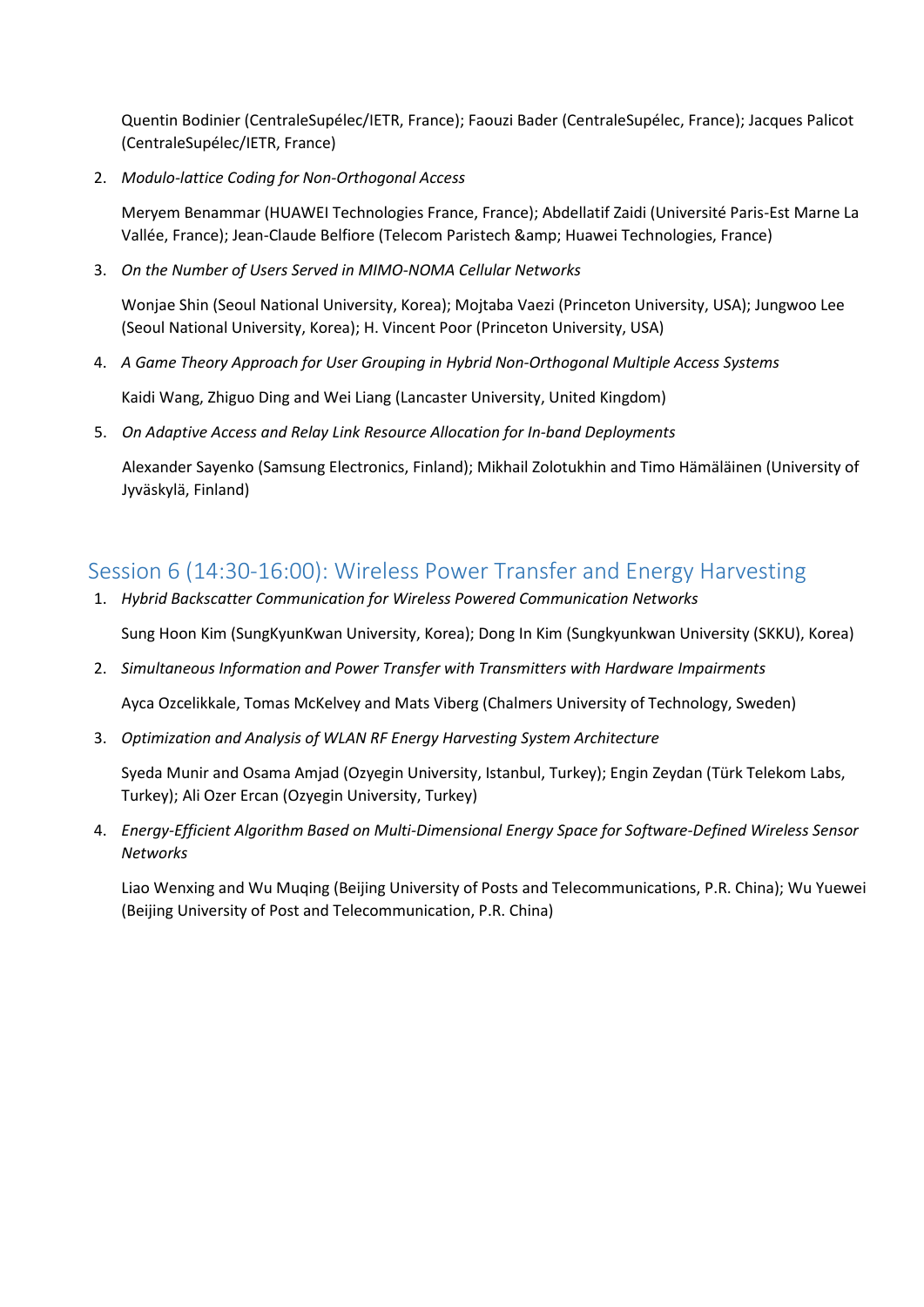# Thursday, September 22nd, 2016

## Session 7 (9:00-10:30): Full Duplex Communications

1. *Distortion-Loop-Aware Amplify-and-Forward Full-Duplex Relaying with Multiple Antennas*

Omid Taghizadeh (RWTH Aachen University, Germany); Tianyu Yang (Institute for Theoretical Information Technology, RWTH Aachen, Germany); Ali Cagatay Cirik (University of British Columbia, Canada); Rudolf Mathar (RWTH Aachen University, Germany)

2. *Can Full Duplex reduce the discovery time in D2D Communication?*

Marta Gatnau Sarret (Aalborg University & amp; Nokia, Denmark); Gilberto Berardinelli and Nurul H. Mahmood (Aalborg University, Denmark); Beatriz Soret (Nokia Networks, Denmark); Preben Mogensen (Aalborg University, Denmark)

3. *Theoretical Analysis of Full-Duplex System with Power Control*

Mohammed Al-Imari (Samsung Electronics R&D Institute UK, United Kingdom)

4. *Robust Weighted Sum Rate Maximization over Full Duplex Multi-User MIMO Systems Under Imperfect CSIT*

Yohannes Jote Tolossa and Giuseppe Abreu (Jacobs University Bremen, Germany)

## Session 8 (9:00-10:30): New Modulation Schemes

- 1. *Coded Generalized Spatial Modulation for Structured Large Scale MIMO Systems* Daniel Franz (Universität Rostock, Germany); Volker Kuehn (University of Rostock, Germany)
- 2. *Faster than Sphere (Decoder). A Demodulation Algorithm for Multidimensional Constellations*

Tomasz Markiewicz (Poznań University of Technology, Poland)

3. *Sphere-Decoding Aided SIC for MIMO-GFDM: Coded Performance Analysis*

Maximilian Matthé (Technical University Dresden, Germany); Dan Zhang and Gerhard Fettweis (Technische Universität Dresden, Germany)

4. *Interference analysis of FFT-FBMC scheme in time asynchronous contexts*

Rostom Zakaria and Didier Le Ruyet (CNAM, France)

5. *Double Spatial Modulation: A High-Rate Index Modulation Scheme for MIMO Systems* Zehra Yigit and Ertugrul Basar (Istanbul Technical University, Turkey)

# Special Session 3 (9:00-10:30): Techniques and Technologies for Smart Environments

1. *Finding the Distribution of Users in a Cell from Smart Phone Based Measurements*

Per H. Lehne (Telenor Research, Norway); Andrés Alayon Glazunov (Chalmers University of Technology, Sweden); Kristian Karlsson (SP Technical Research Institute of Sweden, Sweden)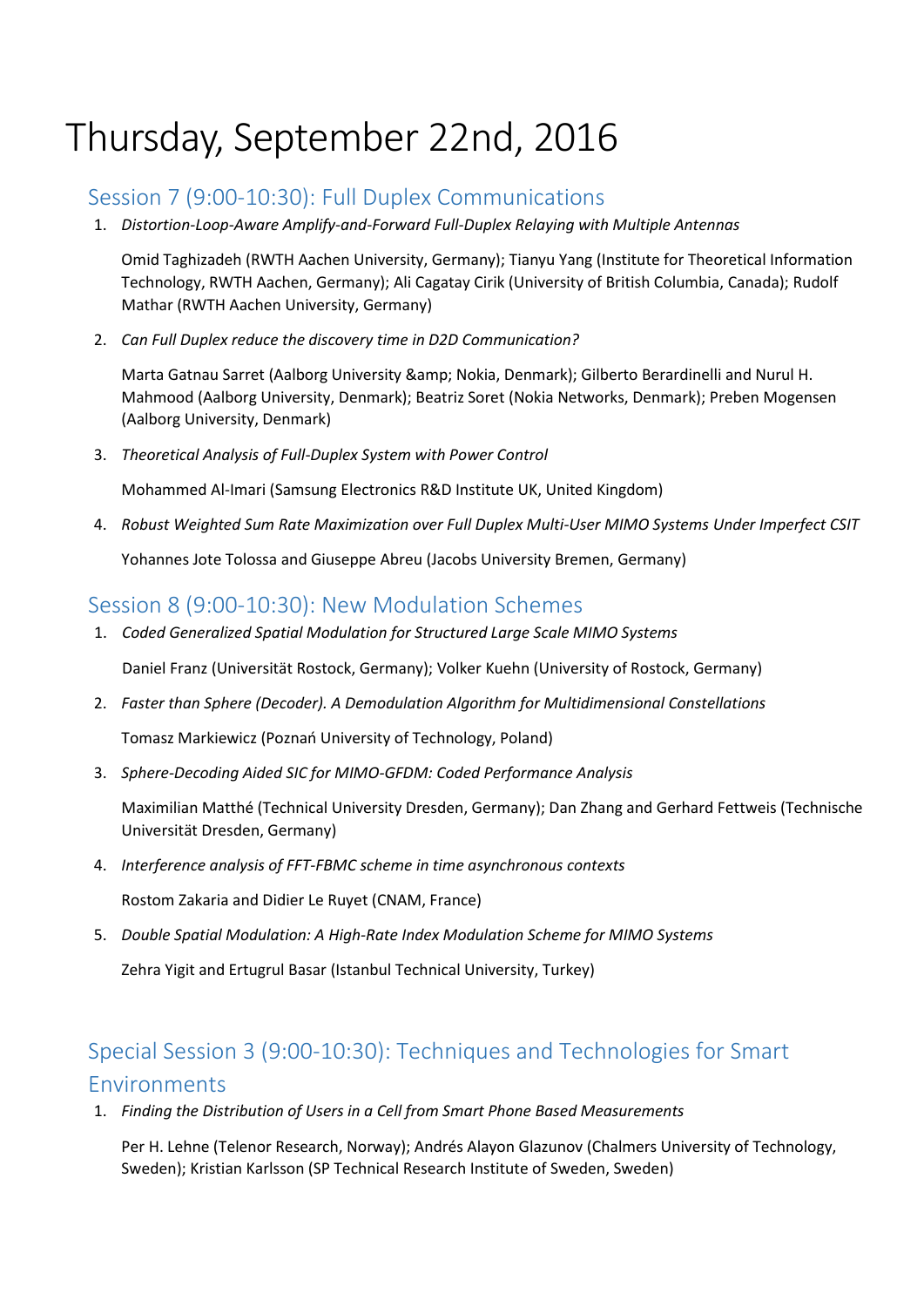2. *A Measurement Based Evaluation of Feedback-Less MTC Using FBMC-OQAM*

Maxim Penner, Martin Fuhrwerk and Jürgen Peissig (Leibniz Universität Hannover, Germany)

3. *Network Coding for Reliable Downlink Transmissions in Industrial Wireless Sensor and Actuator Networks*

Jing Yue (The University of Sydney, Australia); Svetlana Girs, Johan Åkerberg and Mats Björkman (Malardalen University, Sweden); Zihuai Lin (University of Sydney, Australia)

4. *Delay Tolerant Networking for Smart City Through Drones*

Colian Giannini (University of Bologna, Italy); Ali Shaaban (Unibo, Italy); Chiara Buratti and Roberto Verdone (University of Bologna, Italy)

5. *A Stackelberg Game Based Task Offloading Mechanism for ad-hoc Based Mobile Cloud Computing*

Li Tianze, Wu Muqing and Min Zhao (Beijing University of Posts and Telecommunications, P.R. China)

#### Session 9 (9:00-10:30): Traffic Management in Future Networks

1. *Accurate Traffic Shaping Algorithms for IEEE 802.16-2012 Based WiMAX Networks*

Volker Richter (Technische Universität Dresden, Germany)

2. *On Network Coded Distributed Storage: How to Repair in a Fog of Unreliable Peers*

Juan A Cabrera (Technische Universität Dresden, Germany); Daniel E. Lucani (Aalborg University, Denmark); Frank H.P. Fitzek (Technische Universität Dresden & amp; ComNets - Communication Networks Group, Germany)

3. *Flexible Capacity and Traffic Management for Hybrid Satellite-Terrestrial Mobile Backhauling Networks*

Jesus Mendoza (Polytechnic University of Catalonia, Spain); Ramon Ferrús and Oriol Sallent (Universitat Politècnica de Catalunya, Spain)

4. *A Modulated Throughput Driven Rate Adaptation Algorithm for Dynamic HTTP Streaming*

Venkata Phani Kumar M and Sudipta Mahapatra (Indian Institute Technology, Kharagpur, India)

## Session 10 (15:45-17:15): Wireless Communications in Transportation

- 1. *STFDMA: A Novel Technique for Ad-Hoc V2V Networks Exploiting Radio Channels Frequency Diversity*Miguel Angel Gutierrez-Estevez (Fraunhofer Heinrich Hertz Institute, Germany); David Gozalvez-Serrano (BMW Group Research and Technology, Germany); Mladen Botsov (BMW Group Research and Technology & Technische Universität Berlin, Germany); Slawomir Stanczak (Fraunhofer Heinrich Hertz Institute & Technische Universität Berlin, Germany)
- 2. *Reliable Message Forwarding in VANETs for Delay-Sensitive Applications*

Karsten Roscher (Fraunhofer ESK, Germany); Gerhard Maierbacher (Fraunhofer Institute for Embedded Systems and Communication Technologies ESK, Germany)

3. *Cellular Network Quality Improvements for High Speed Train Passengers by on-board Amplify-and-Forward Relays*

Taulant Berisha, Philipp Svoboda and Christoph F Mecklenbräuker (Vienna University of Technology, Austria); Stephan Ojak (OEBB Technische Services GmbH, Austria)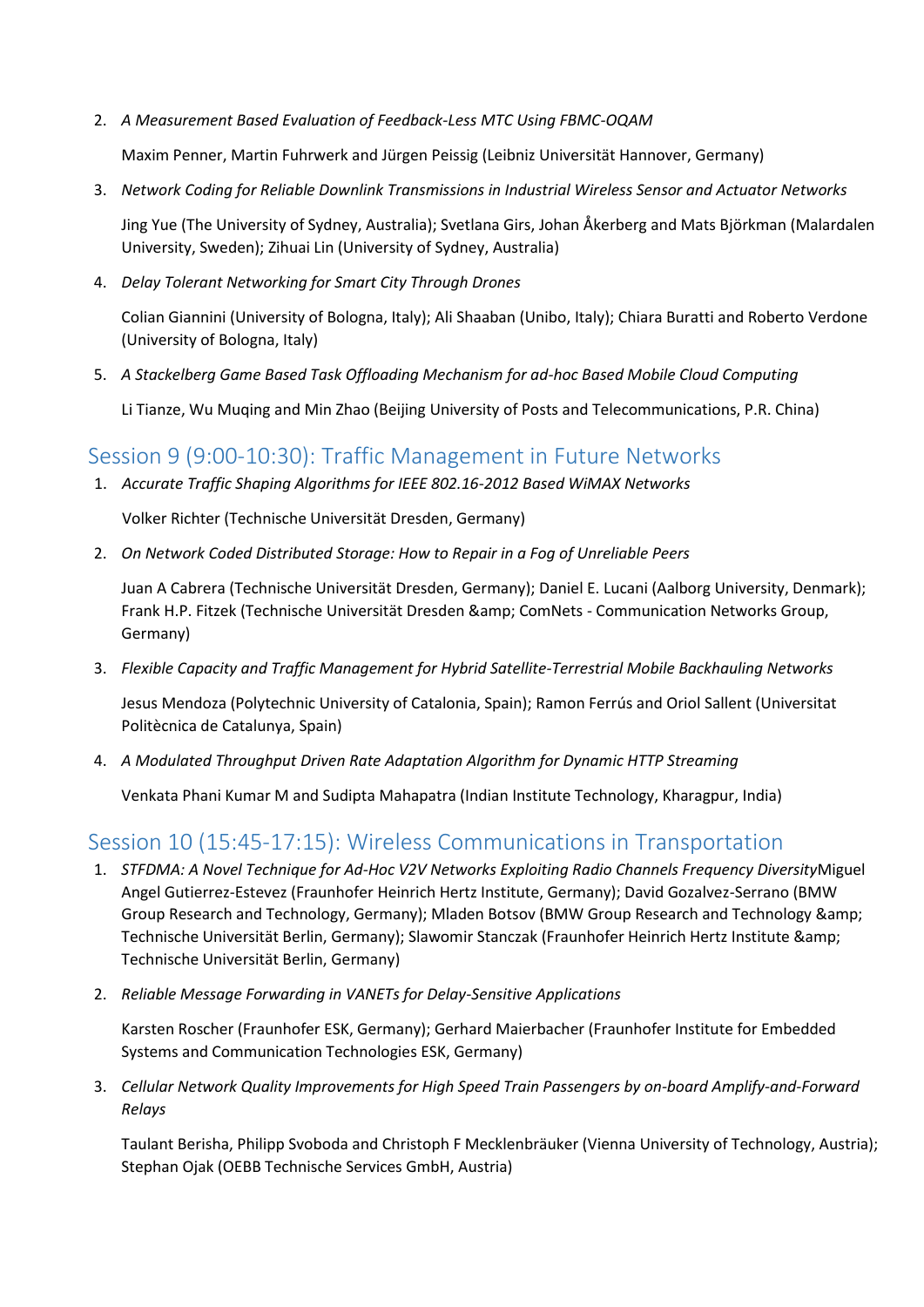4. *First Analysis of Inside Train Communication with ITS-G5 Measurement Data*

Mohammad Soliman (Deutsches Zentrum für Luft- und Raumfahrt, Germany); Paul Unterhuber (German Aerospace Center (DLR), Germany); Damini Gera (Technische Universität Ilmenau, Germany)

# Session 11 (15:45-17:15): New Waveforms (2)

1. *Phase Offset Estimation of SOQPSK waveform by the Analysis of the Angle Distribution*

Rami Othman (CentraleSupelec/IETR & amp; Zodiac Data Systems, France); Alexandre Skrzypczak (Zodiac Data Systems, France); Yves Louet (CentraleSupelec, France)

2. *Performance of Soft-Decision Linear Receivers for Spatial-Multiplexing FBMC/OQAM*

David Demmer and Jean-Baptiste Doré (CEA, France); Didier Le Ruyet (CNAM, France); Robin Gerzaguet (CEA-Leti, France)

3. *Low-complexity Lattice Reduction Aided Detection for Generalised Spatial Modulation*

Yumeng Bao and Li Zhang (University of Leeds, United Kingdom); Renhong Xie (Nanjing University of Science and Technology, P.R. China); Raymundo Ramirez-Gutierrez (University of Leeds, United Kingdom)

4. *System Level 5G Evaluation of GFDM Waveforms in an LTE-A Platform*

Ghaith Al-Juboori, Angela Doufexi and Andrew Nix (University of Bristol, United Kingdom)

# Special Session 4 (15:45-17:15): Low Power Design Techniques for Embedded Systems

1. *Efficient Modelling of FPGA-based IP blocks using Neural Networks*

Jordane Lorandel (INSA Rennes, France); Jean-Christophe Prévotet (INSA, France); Maryline Hélard (INSA Rennes & amp; IETR Institute of Electronics and Telecommunications of Rennes, France)

2. *Implementation and Analysis of a Turbo-FSK transceiver for a new Low Power Wide Area Physical Layer*

Jérémy Estavoyer and Yoann Roth (CEA-Leti, France); Jean-Baptiste Doré (CEA, France); Vincent Berg (CEA LETI, France)

3. *Accurate Measurement of Power Consumption Overhead During FPGA Dynamic Partial Reconfiguration*

Amor Nafkha and Yves Louet (CentraleSupelec, France)

4. *Dynamic and Partial Reconfiguration Power Consumption Runtime Measurements Analysis for ZYNQ SoC Devices*

Mohamad AlFadl Rihani (IETR INSA Rennes, France); Fabienne Nouvel (INSA IETR RENNES, France); Jean-Christophe Prévotet (INSA, France); Mohamad Mroue and Yasser Mohanna (Lebanese University, Lebanon); Jordane Lorandel (INSA Rennes, France)

# Special Session 5 (15:45-17:15): Trade-offs of Green Networking – From the Access to the Core

1. *Trade-offs in green core networking*

Filip Idzikowski (Poznan University of Technology, Poland)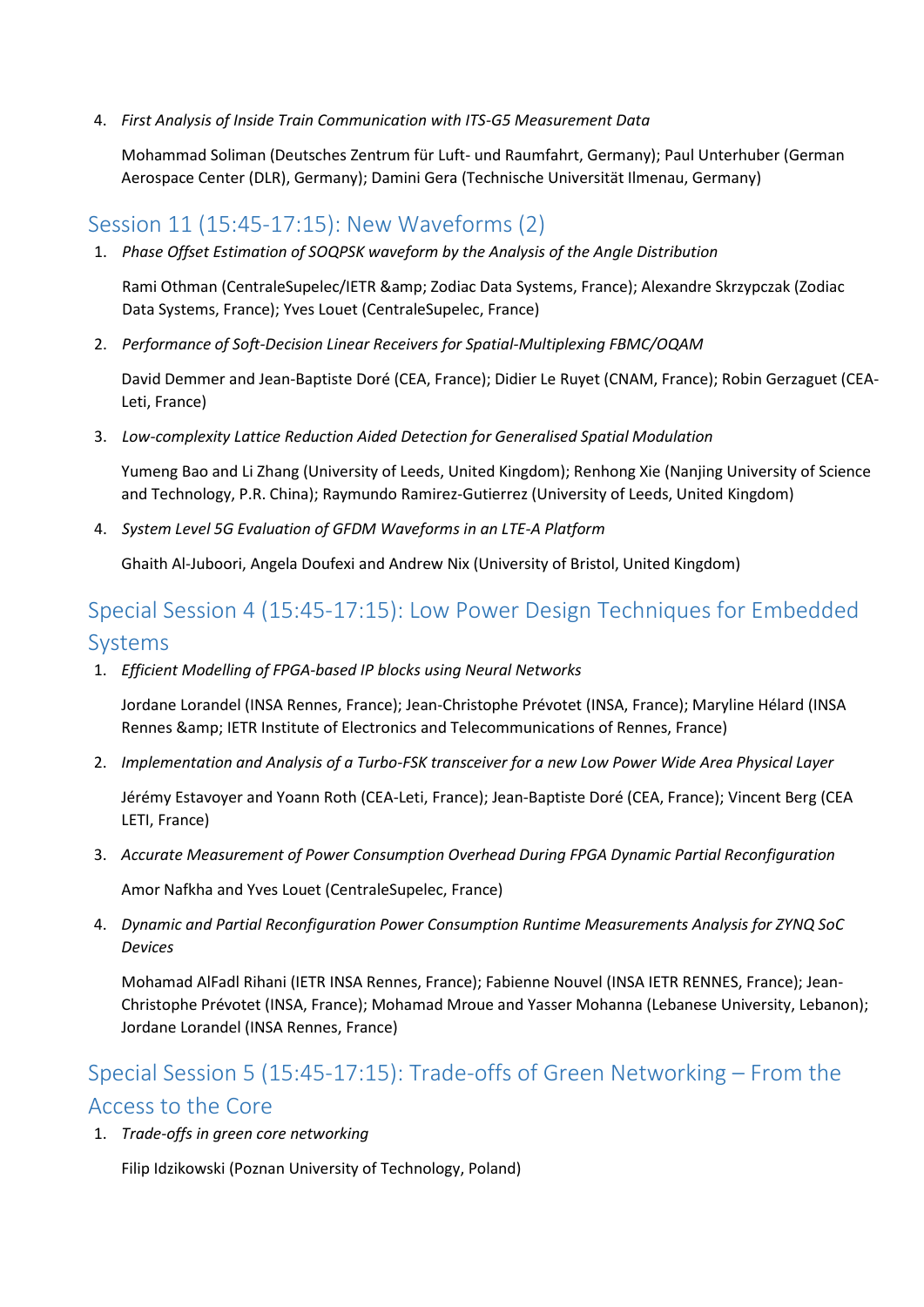2. *Joint Remote Radio Head Activation and Beamforming for Energy Efficient C-RAN*

Yan Zeng (Beijing University of Posts and Telecommunications, P.R. China); Xiangming Wen and Zhaoming Lu (BUPT, P.R. China); Yawen Chen (Beijing University of Posts and Telecommunications, P.R. China); Hua Shao (BUPT, P.R. China)

3. *Balancing Infrastructure Fatigue, Energy Consumption and User Profits in Cellular Networks*

Andrea Baiocchi (University of Roma Sapienza, Italy); Luca Chiaraviglio (CNIT, Italy); Francesca Cuomo and Valentina Salvatore (University of Rome Sapienza, Italy)

4. *Modeling Energy Availability in RF Energy Harvesting Networks*

Daniela Oliveira and Rodolfo Oliveira (Nova University of Lisbon, Portugal)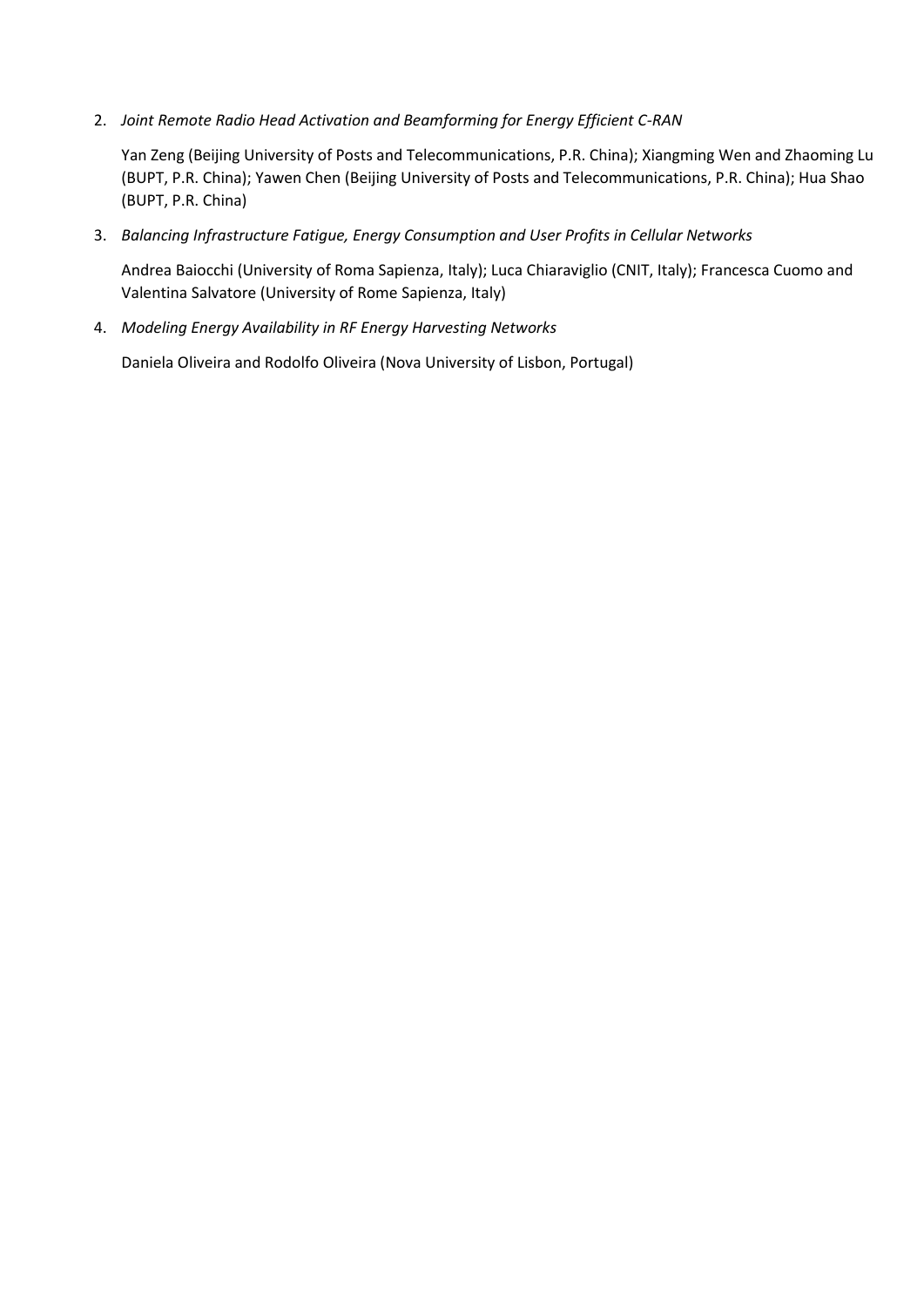# Friday, September 23rd, 2016

## Session 12 (9:00-10:30): WiFi Technology

1. *Dynamic network configuration: Hotspot identification for Virtual Small Cells*

Thomas Varela Santana and Ana Galindo-Serrano (Orange Labs); Berna Sayrac and Sofia Martinez Lopez (Orange Labs, France)

2. *Power Consumption of Wi-Fi Transceivers*

Marie Le Bot and Wissem Benali (Orange Labs, France); Charlotte Langlais (Telecom Bretagne, France); Sylvie Kerouedan (Telecom Bretagne / Institut Mines-Telecom, France)

3. *Modeling Leader-based Multicast Transmission via Periodic Reservations in Wi-Fi networks*

Aleksandr Sergeevich Ivanov, Evgeny Khorov, Egor Kuznetsov and Andrey Lyakhov (IITP RAS, Russia)

4. *Promise and Perils of Dynamic Sensitivity Control in IEEE 802.11ax WLANs*

Zhenzhe Zhong (Orange Labs, France); Fengming Cao (Toshiba Research Europe, United Kingdom); Parag Kulkarni (Toshiba Research Europe Ltd., United Kingdom); Zhong Fan (Toshiba Research Europe, United Kingdom)

## Session 13 (9:00-10:30): Wireless Network Design and Optimization

1. *Evolutionary algorithms for multiobjective optimization of frequency reuse schemes in CoMP-based MIMO-OFDMA networks*

Javier Pastor-Pérez, Felip Riera-Palou and Guillem Femenias (University of the Balearic Islands, Spain)

2. *On the benefits of early HARQ feedback with non-ideal prediction in 5G networks*

Gilberto Berardinelli (Aalborg University, Denmark); Saeed Reza Khosravirad (Nokia - Bell Labs, Poland); Klaus Pedersen (Nokia - Bell Labs, Denmark); Frank Frederiksen (Nokia & amp; Networks, Denmark); Preben Mogensen (Aalborg University, Denmark)

3. *Knowledge-based 5G Radio Access Network Planning and Optimization*

Jordi Pérez-Romero (Universitat Politècnica de Catalunya (UPC), Spain); Oriol Sallent, Ramon Ferrús and Ramon Agustí (Universitat Politècnica de Catalunya, Spain)

4. *An Architecture for Spectrum Management and Coordinated Control in 5G Heterogeneous Network*

Bartosz Bossy and Adrian Kliks (Poznan University of Technology, Poland); Shah Nawaz Khan and Roberto Riggio (Create-Net, Italy); Leonardo Goratti (Create-net, Italy)

## Session 14 (9:00-10:30): Ad-hoc and Sensor Networks

1. *Maximizing Strong Barriers in Lifetime-Heterogeneous Directional Sensor Network*

Ruisong Han (Beijing Jiaotong University, P.R. China); Li Zhang (University of Leeds, United Kingdom); Wei Yang (Beijing Jiaotong University, P.R. China)

2. *Smart Decision Making Policy for Faster Harvesting From Ambient RF Sources in Wireless Sensor Nodes*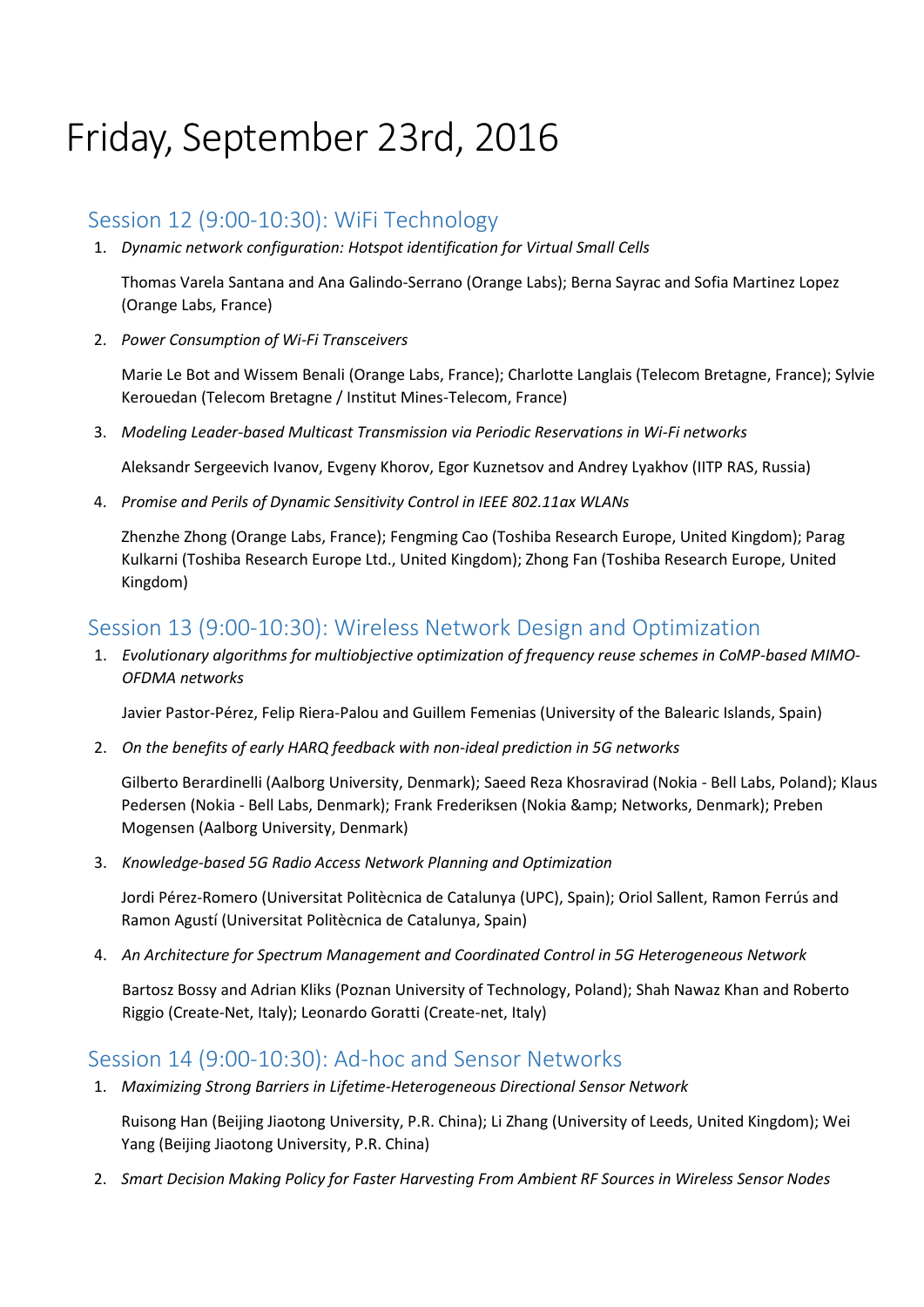Sumit Jagdish Darak (IIIT-Delhi, India); Christophe Moy (CentraleSupelec/IETR, France); Jacques Palicot (CentraleSupélec/IETR, France)

3. *Topology Design of Fully Connected Hierarchical Mobile Ad-Hoc Networks*

Lina Mroueh (Institut Supérieur d'Electronique de Paris, France); Achraf Kessab (Telecom Paristech & Thales Communications & amp; Security, France); Philippe Martins (Telecom Paristech, France); Serge Hethuin (Thales Communication and Security, France); Isabelle Bucaille (Thales Communications, France)

4. *Communication scheduling for fast distributed averaging in sensor networks*

Maciej Patan (University of Zielona Gora, Poland); Adam Romanek (University of Zielona Góra, Poland)

# Special Session 6 (9:00-10:30): New methods for Wireless LANs

1. *Performance of GFDM-Maximal Ratio Transmission over Nakagami-m Fading Channels*

Piotr Remlein (Poznan University of Technology & amp; Chair of Wireless Communications, Poland); Tansal Gucluoglu (Yildiz Technical University, Turkey); Ayhan Yenilmez (Yildiz Technical University, Istanbul, Turkey)

2. *Handoff Management Scheme Based on Frame Loss Rate and RSSI Prediction for IEEE 802.11 Networks*

Tao Lei (Beijing University of Posts and Telecommunications & amp; Beijing Key Laboratory of Network System Architecture and Convergence, P.R. China); Xiangming Wen (Beijing University of Posts and Telecommunications, P.R. China); Zhaoming Lu, Wenpeng Jing and Biao Zhang (BUPT, P.R. China); Gang Cao (Beijing University of Posts and Telecommunications, P.R. China)

3. *Secret Key Generation Using Channel Quantization with SVD for Reciprocal MIMO Channels*

Haji Madni (Istanbul Medipol University & amp; School of Engineering and Natural Science Electrical, Electronics and Cyber Systems, Turkey); Jehad Hamamreh and Huseyin Arslan (Istanbul Medipol University, Turkey)

4. *A Modified Matérn Hard Core Point Process for Modeling and Analysis of Dense IEEE 802.11 Networks*

Tao Lei (Beijing University of Posts and Telecommunications & amp; Beijing Key Laboratory of Network System Architecture and Convergence, P.R. China); Xiangming Wen (Beijing University of Posts and Telecommunications, P.R. China); Zhaoming Lu (BUPT, P.R. China); Wenpeng Jing, Kun Chen and Xiaoguang Zhao (Beijing University of Posts and Telecommunications, P.R. China)

5. *Several EDCA Parameter Sets for Improving Channel Access in IEEE 802.11ax Networks*

Evgeny Khorov, Vyacheslav Loginov and Andrey Lyakhov (IITP RAS, Russia)

# Session 15 (13:45-15:15): Relay Issues

1. *Outage Performance of Dual Hop Full-Duplex MIMO Relay Networks with TAS/MRC over Rayleigh Fading Channels*

Mesut Toka and Oğuz Kucur (Gebze Technical University, Turkey)

2. *Store-then-Cooperate: Energy Harvesting Scheme in Cooperative Relay Networks*

Akashkumar Rajaram (University of Tartu, Estonia); Dushantha Nalin K. Jayakody (University of Tartu, Estonia; National Research Tomsk Polytechnic University, Russia); Vitaly Skachek (University of Tartu, Estonia)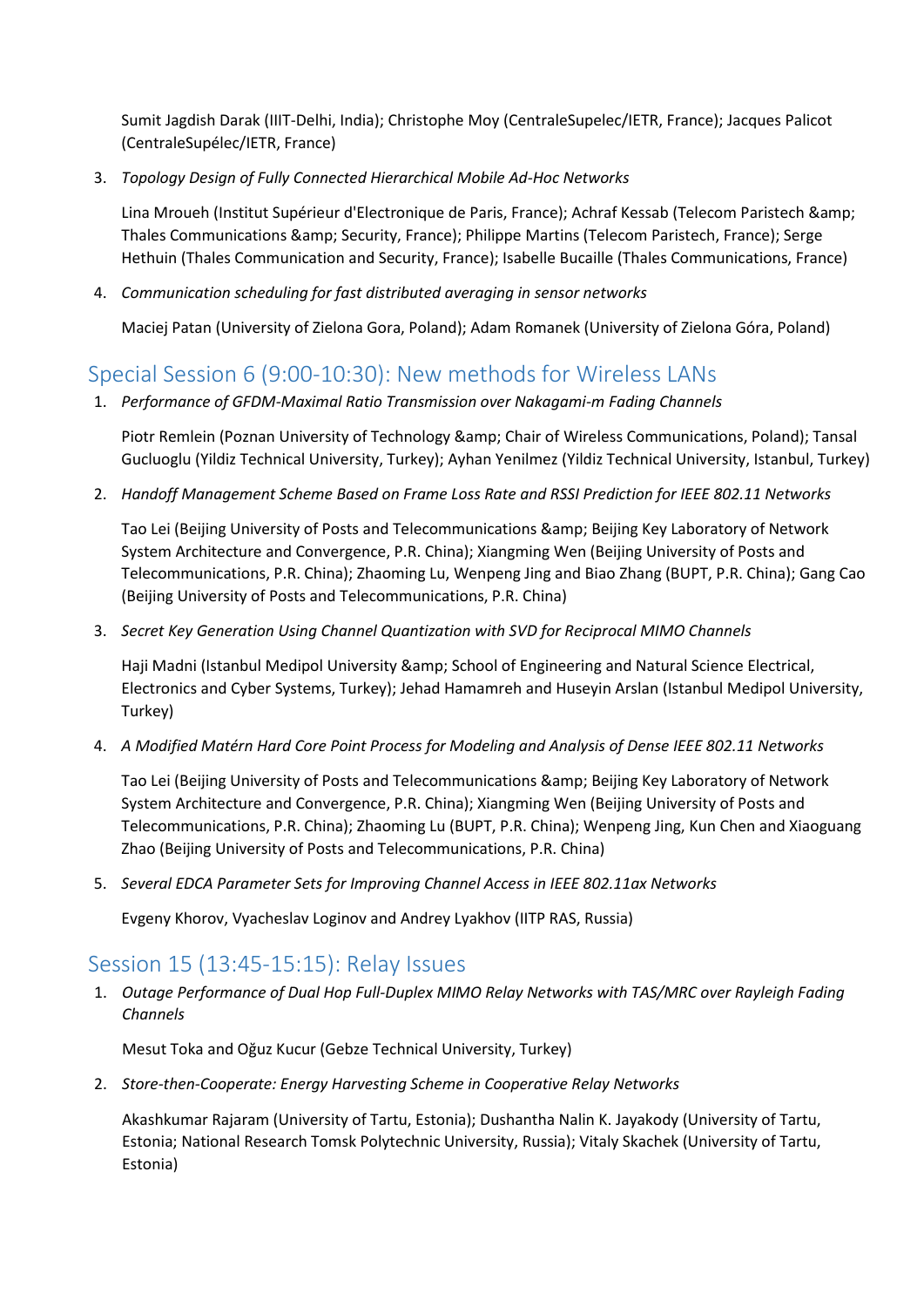3. *Finite Blocklength Performance of Multi-Hop Relaying Networks*

Fangchao Du (University of Science and Technology of China, P.R. China); Yulin Hu (RWTH Aachen University, Germany); Ling Qiu (University of Science and Technology of China, P.R. China); Anke Schmeink (RWTH Aachen University, Germany)

4. *An Accurate BER Bound for Linear-Combining-Based Decoders in Decode-and-Forward Relay Channels*

Zhen Luo (City University of Hong Kong, Hong Kong); Bin Qian (Hong Kong University of Science and Technology, Hong Kong); Wai Ho Mow (Hong Kong University of Science and Technology & amp; HKUST, Hong Kong)

# Session 16 (13:45-15:15): Channel Equalization, Prediction and Tracking

1. *MMSE Equalization for FBMC Transmission over Doubly-Selective Channels*

Ljiljana Marijanovic (Technische Universität Wien, Austria); Stefan Schwarz and Markus Rupp (TU Wien, Austria)

2. *Measurement Model Optimization for Channel Prediction Improvement in Wireless Networks*

Afef Feki (France Research Center, Huawei Technologies, France); Mustapha Amara (France Research Center, Huawei Technologies Co., Ltd., France); Sami Mekki (France Research Center, Huawei Technologies, France)

3. *Data-Aided Autoregressive Sparse Channel Tracking for OFDM Systems*

Ayse Betul Buyuksar (Istanbul Technical University, Turkey); Habib Senol and Serhat Erkucuk (Kadir Has University, Turkey); Hakan A. Çırpan (Istanbul Technical University, Turkey)

4. *A Novel Channel Estimator for Zero-Tail DFT-spread-OFDM*

Gilberto Berardinelli (Aalborg University, Denmark); Klaus Pedersen (Nokia - Bell Labs, Denmark); Frank Frederiksen (Nokia & amp; Networks, Denmark); Preben Mogensen (Nokia Siemens Networks, Aalborg, Denmark); Kari Pajukoski (Nokia, Finland)

5. *Adaptive LMS-Type Filter for Cyclostationary Signals*

Nir Shlezinger (Ben Gurion University, Israel); Koby Todros (Ben Gurion University of the Negev, Israel); Ron Dabora (Ben-Gurion University, Israel)

# Session 17 (13:45-15:15): Antennas, Radars and Propagation

1. *A Novel Geometrical Height Gain Model for Line-of-Sight Urban Micro Cells Below 6 GHz*

Ignacio Rodriguez (Aalborg Universitet, Denmark); Huan Cong Nguyen (Aalborg University & amp; Faculty of Engineering and Science, Denmark); Troels B. Sørensen (Aalborg University, Denmark); ZhuYan Zhao and Hao Guan (Nokia Siemens Networks, P.R. China); Preben Mogensen (Nokia Siemens Networks, Aalborg, Denmark)

2. *An outdoor TV band Radio Environment Map for a Manhattan like layout*

Anna Umbert (University Politecnica of Catalunya, Spain); Ferran Casadevall (Universitat Politècnica de Catalunya, Spain); Estuardo Gabriel Rodríguez (University Politecnica de Catalunya, Spain)

3. *Cloaking of the Cylindrical Dielectric Structure with Double Slot Square Loop Cells*

Mahdiye Rahzani (Shahed, Iran); Gholamreza Dadashzadeh and Mohammadreza Khorshidi (Shahed University, Iran)